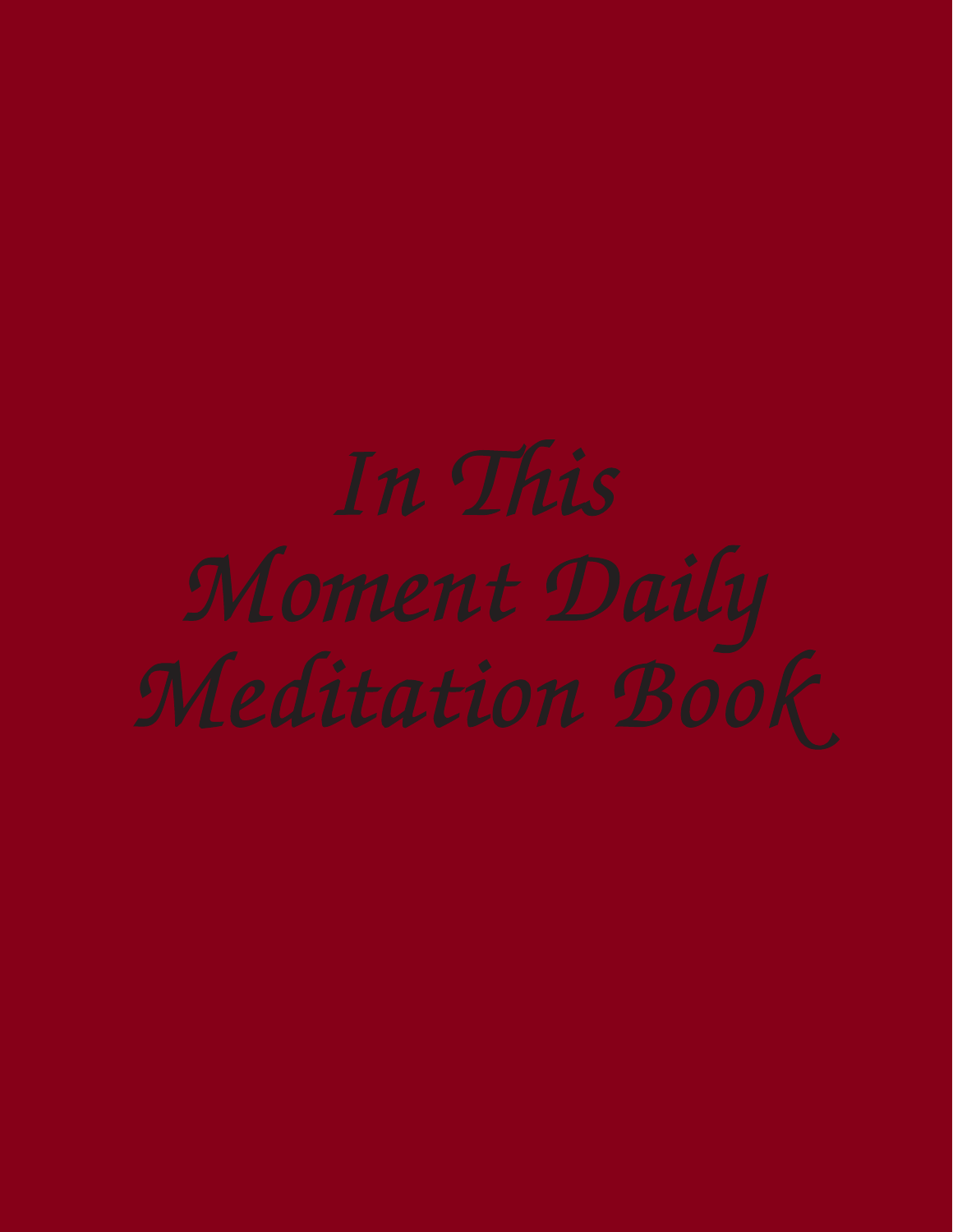**CO-DEPENDENTS ANONYMOUS**

## *In This Moment Daily Meditation Book*

**SECOND EDITION**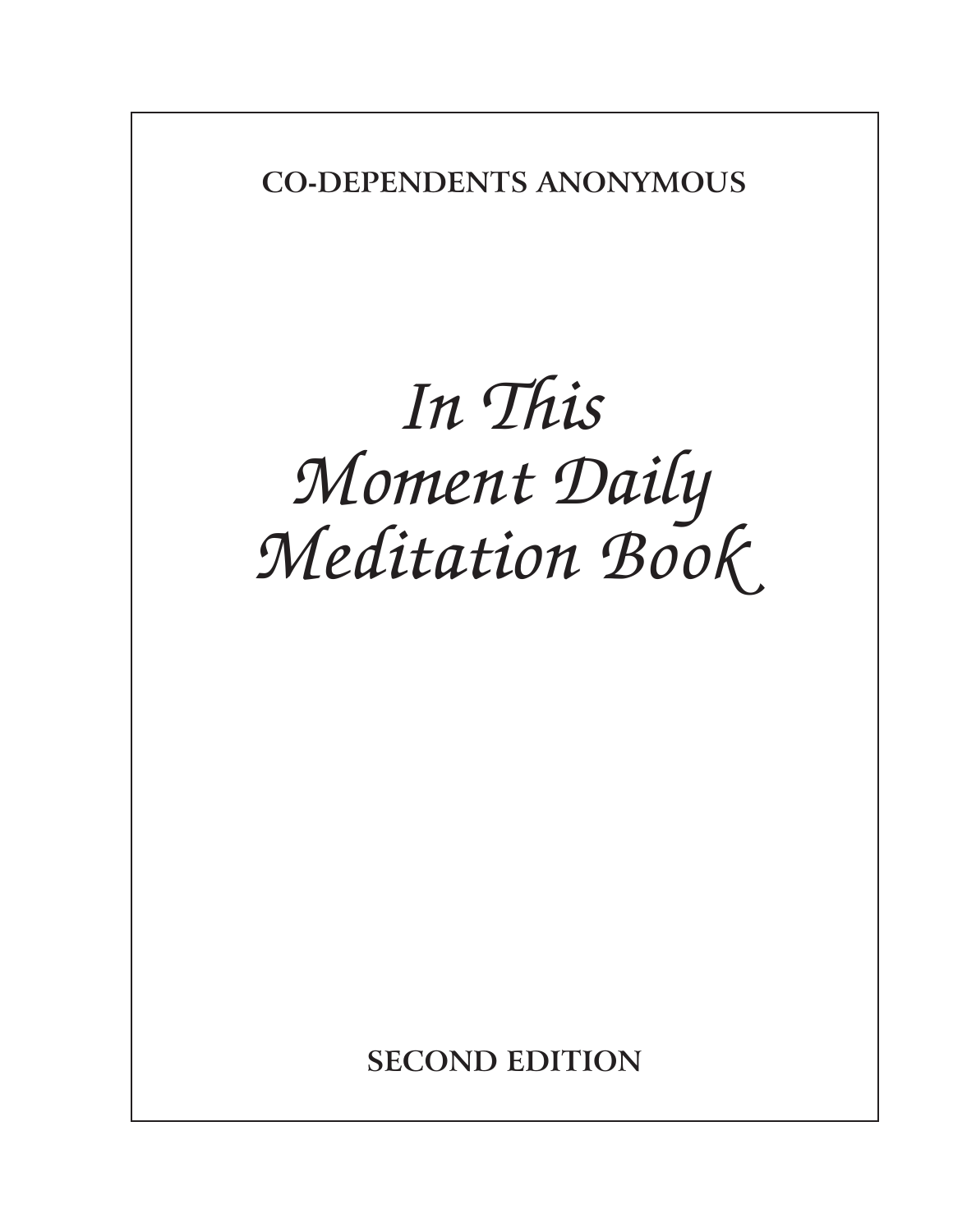*In This Moment Daily Meditation Book* is CoDA Conference endorsed literature. Copyright date here

Second Edition First Printed 2006 Reprinted 2011, 2020 Codependents Anonymous, Inc All rights reserved. This publication may not be reproduced or photocopied without written permission of Codependents Anonymous, Inc

To obtain additional copies of *In This Moment Daily Meditations*, and all other CoDA Conference endorsed literature, contact CoDA Resource Publishing, Inc:

### **CoRe Publications**

www.corepublications.org 1-805-297-8114 info@corepublications.org

For general information about CoDA, contact:

#### **Co-Dependents Anonymous, Inc**

For general information about CoDA www.coda.org info@coda.org PO Box 33577 Phoenix, AZ 85067-3577, USA 1-602-227-7991 Toll free: 1-888-444-2359 Spanish Toll Free: 1-888-444-2379

*ISBN-13: 978-0-9647105-1-1*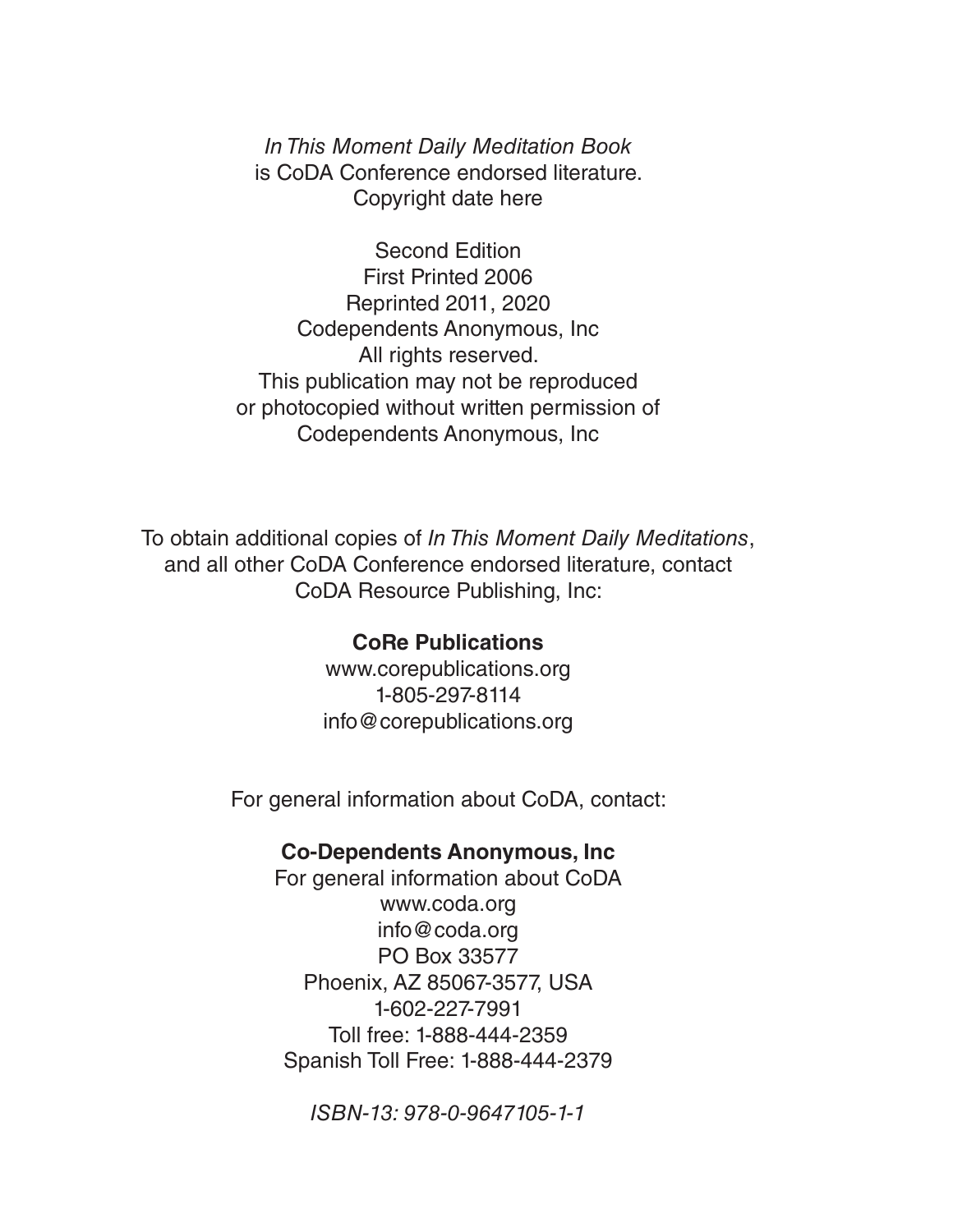## JANUARY<sup>1</sup>

### *In This Moment, I welcome the New Year.*

This is a day when I think about the past year and make resolutions for the coming year. TV programs and newspapers cover the themes "the best of" and "the worst of" in the old year. I like to contemplate last year's growth and to give thought to possible improvements in my behavior in the year to come.

If I just do the best I can in this moment, as each moment follows another, they add up to a good day. One day at a time, with my Higher Power's help, each of these days well lived adds up to a lifetime of abundant living.